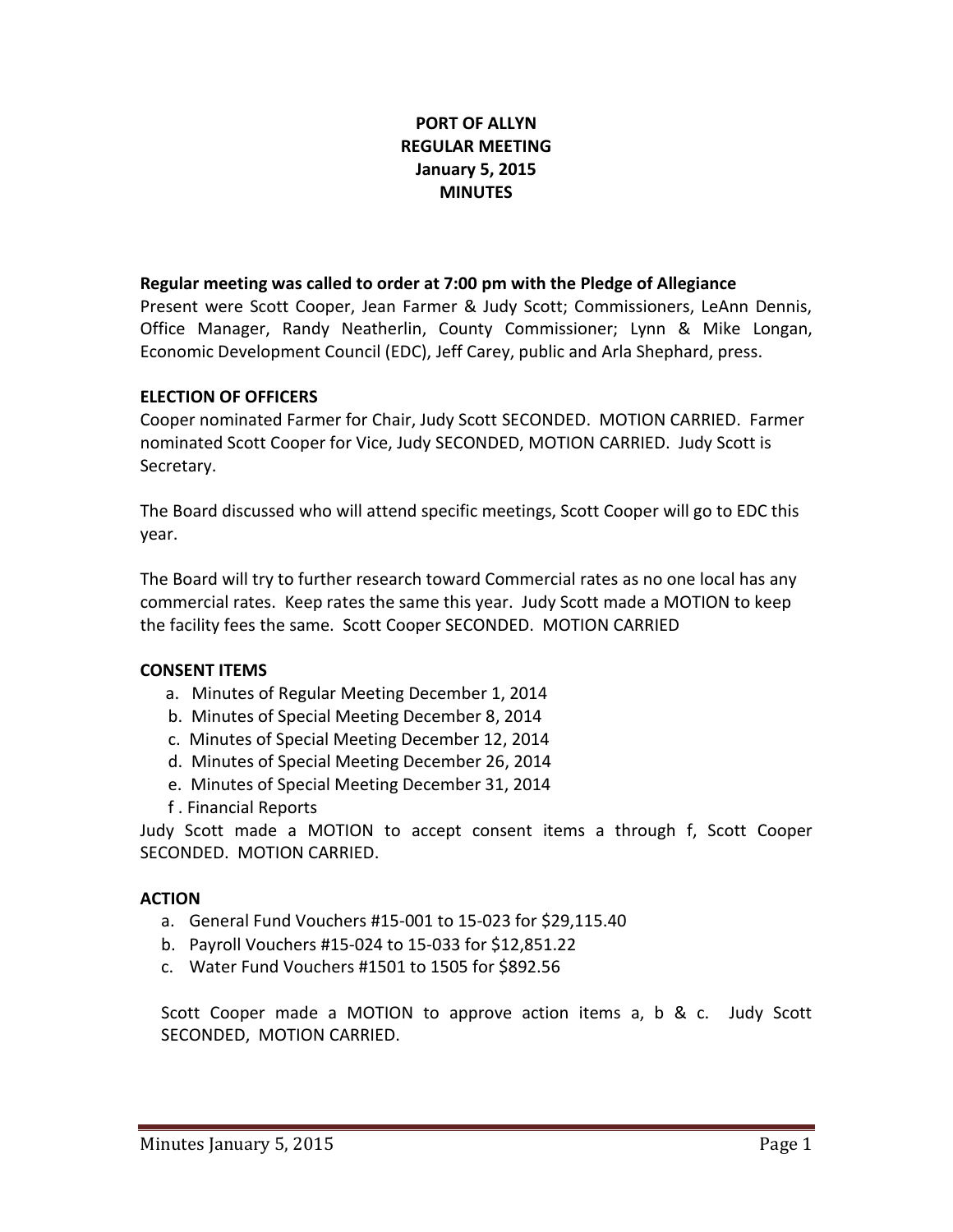### **COMMISSIONER REPORTS**

Scott Cooper attended all the port meetings and community meetings. Not much to report on with the Holidays. Scott Cooper thanked Judy Scott for all of her years of service to the Port and being Chairperson for many years.

Judy also attended the port meetings, sewer advisory committees and they are making headway and she thanked County Commissioner Neatherlin for all of his work. She reported Sargent's Oyster House move details are being worked out. She also reported Peninsula Regional Transportation Public Organization (PRTPO) is looking for more human services projects.

Farmer attended the port meetings, she also worked on the budget. She also reported that the Nimitz Navy Vessel will be stationed in Bremerton for a while which will give the local economy a boost.

### **EXECUTIVE DIRECTOR REPORT No report**

#### **OLD BUSINESS SARGENTS**

Judy reported that we have to get a building permit for where we are placing the building. The move will be soon but Doris Small of Washington Department of Fish and Wildlife called the County to fast track the permit to keep the project moving along. Insurance liability is already in place and won't cost the port extra.

## **NEW BUSINESS**

Jean informed the public that Rusty Bonser's employment contract has not been renewed and we will be looking for a new director. We will advertise in with Washington Public Ports Association, USA jobs, Tacoma News Tribune, Lynn offered to send the announcement to all of the Washington EDCs. The Board discussed changes to the job description. Scott Cooper will help sort resumes. LeAnn Dennis will find the smaller ad for the news paper.

LeAnn Dennis discussed delinquent water customer issue and the Lakeland Drive Sidewalk timeline.

## **PUBLIC COMMENT**

Carey was informed we agreed to keep the concrete floor in the oyster house, North Shore LED lights not done. Jean Farmer will find out about that.

County Commissioner Randy Neatherlin thanked Judy Scott for her chairperson years and he was honored he got to work with her.